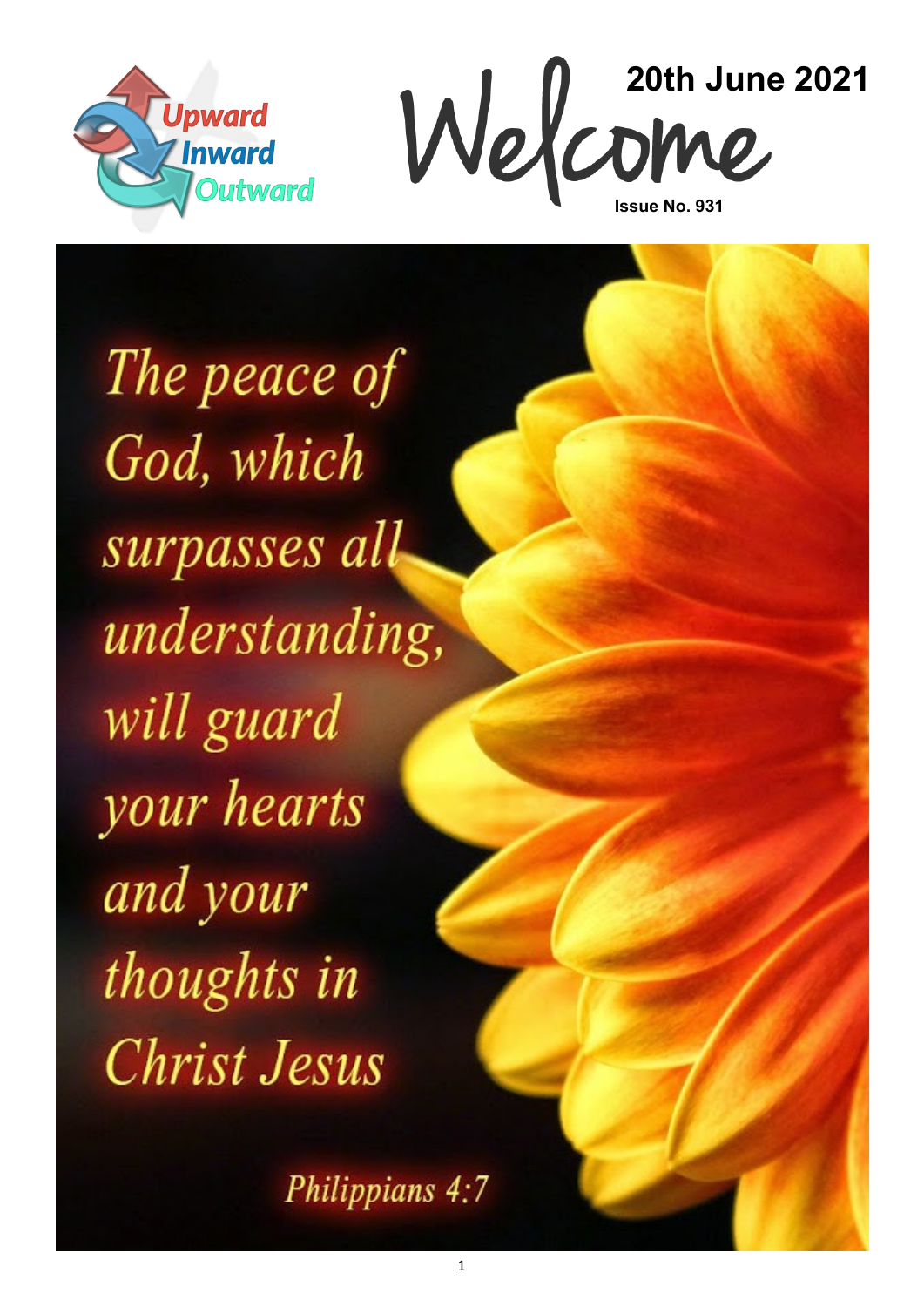# **YOU TUBE SUNDAY SERVICE STREAMING LINK YOU TUBE SUNDAY SERVICE STREAMING LINK**

**[https://www.youtube.com/channel/UCqTPdwPeUXD1TIFuG76xLfg](https://nam12.safelinks.protection.outlook.com/?url=https%3A%2F%2Fwww.youtube.com%2Fchannel%2FUCqTPdwPeUXD1TIFuG76xLfg&data=04%7C01%7C%7C98819de32b254e54143f08d89b609eed%7C84df9e7fe9f640afb435aaaaaaaaaaaa%7C1%7C0%7C637430186562964999%7CUnknown%7CTWFpbGZsb3d8e) <https://www.youtube.com/channel/UCqTPdwPeUXD1TIFuG76xLfg>**

#### **SIDE CHAPEL PRAYERS DUR-ING HOLY COMMUNION**

We are seeking new volunteers for this vital ministry. In the past, duties come round twice a year for a month whenever there is HC at the 10.30 service. If you feel this important ministry is for you please contact **[Ron Wheeler](mailto:ronwheeler10@gmail.com?subject=Side%20Chapel%20prayer%20team)**. Thank You.

### **SERVICES**

## **SUNDAYS**

**8.00am BCP Communion in the side chapel**

**10.00am**

**Face-to-face service at St Paul's** 

**10.30am**

**Our main gathering together – geared to [Facebook or](https://www.facebook.com/emmanuelwithstpauls/) [YouTube](https://www.youtube.com/channel/UCqTPdwPeUXD1TIFuG76xLfg) but all welcome to attend Emmanuel (we may gather for singing outside at 10.15am)**

**9.00pm**

**A short service of [Compline](https://www.emmanuelplymouth.co.uk/Publisher/File.aspx?ID=259665) on [Facebook](https://www.facebook.com/emmanuelwithstpauls/)**

## ALL OTHER DAYS:

**9.00am Monday – Saturday**, **Morning prayers on [Facebook](https://www.facebook.com/emmanuelwithstpauls/)**

**10.30am Wednesday**

**10.30 Short agape service on [Zoom](https://us02web.zoom.us/j/87669471222?pwd=amNNVGJ4QmtIeFhlTlFmRTRTV29ndz09)**

**You can also attend in church**

**9.00pm Every day,**

**A short service of [Compline](https://www.emmanuelplymouth.co.uk/Publisher/File.aspx?ID=259665) on [Facebook](https://www.facebook.com/emmanuelwithstpauls/)**

#### **CHURCH FLOWERS**

*"Lord Jesus,*

*Thank you for the beauty and joy of flowers, and of Edna Davies, who is now with you in your eternal beauty and joy."*

Contact **[Kim Gregory](mailto:kimkggregory@btinternet.com?subject=Church%20flowers....)** if you want to dedicate the flowers to someone special or to a special memory.



Or join Steven Anderson in the Oval Room at Emmanuel

#### **WEEKLY PRAYER ROOM [7.30pm Wednesdays / ZOOM ID: 141 678 796 / Usual password](https://us04web.zoom.us/j/141678796?pwd=VERURTVtcWQzbkZvdXFRMnJpKzg3dz09)**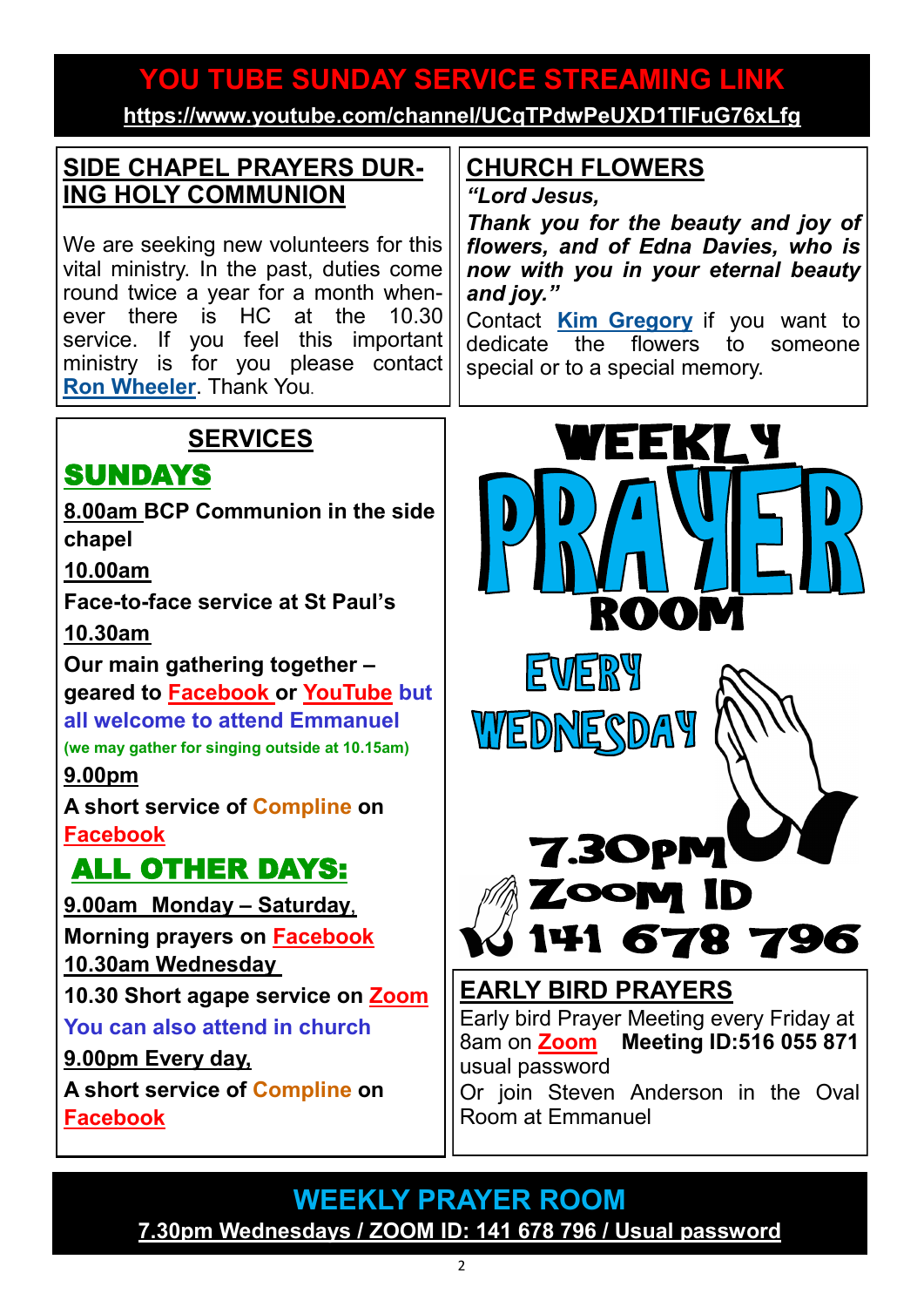## **WEBSITE LINK WEBSITE LINK**

#### **https://www.emmanuelplymouth.co.uk/ <https://www.emmanuelplymouth.co.uk/>**

#### **VIRTUAL COFFEE MORNING**

For **[Sahodar](https://sahodaruk.weebly.com/)** - outreach to Nepal 10.30 June 26 on Zoom **[Meeting ID: 872 8636 7757 usual](https://us02web.zoom.us/j/87286367757?pwd=d1RRYTVWNG5SMUNDMUhoRmY2RlNBUT09) password**

We were hoping to have a face-to-face coffee morning but are thwarted by the latest government regulations. However, as soon as it is allowed, we will have a face-to-face craft and cake sale in aid of **[Sahodar](https://sahodaruk.weebly.com/)**...meanwhile the cakes and preserves ordered in June via the Newsletter are all in aid of **[Sahodar](https://sahodaruk.weebly.com/)**

**Support the Mission of the Month – [Sahodar.UK](https://sahodaruk.weebly.com/)**

**a Christian charity supporting Education, Health and Community Development in Nepal. Find out more from their website or from Liza Crewe, Becky or Graham Bale in our congregation, or come to the coffee morning on June 26th –** *Zoom details above*

**If you would like to give an outright donation and add gift aid, please contact Dominie Burns**

**Or buy a delicious homemade cake or preserve, all proceeds to Sahodar. Here is what is on offer this week: -**

#### **CAKES –**

*bakers are eager to offer you their wares – don't be shy* **Banana Bread contact Mary Orchard 01752 668564 Classic Victoria Sandwich and/or Ginger Cake Sheila Tigwell 01752 651515 Chocolate Devil's cake contact Rosemary and Chris Tremaine 01752 263217 Flapjacks contact Anne Tillett 07717 378474 Fruit cake, Chocolate cake, contact Aileen Nuttall 01752 224400 Lemon Drizzle Cake contact Dominie Burns 01752 665446 Teabread contact Ginnie Serpell 01752 261751 Iced coffee sponge, with or without walnuts, Linda Wheeler 01752 227003 Walnut and Banana Loaf with frosted Icing Janet Asman 01752 771067**

#### **PRESERVES**

**Marmalade, jam or chutney contact Dominie Burns 01752 665446 Crab Apple Jelly contact Aileen Nuttall 01752 224400**

**Please ring the donor to order and arrange collection or delivery. Any queries: Linda Wheeler 01752 227003 or Dominie Burns 01752 665446**

## **MAGAZINE LINK**

**<https://www.emmanuelplymouth.co.uk/Publisher/File.aspx?ID=284577>**